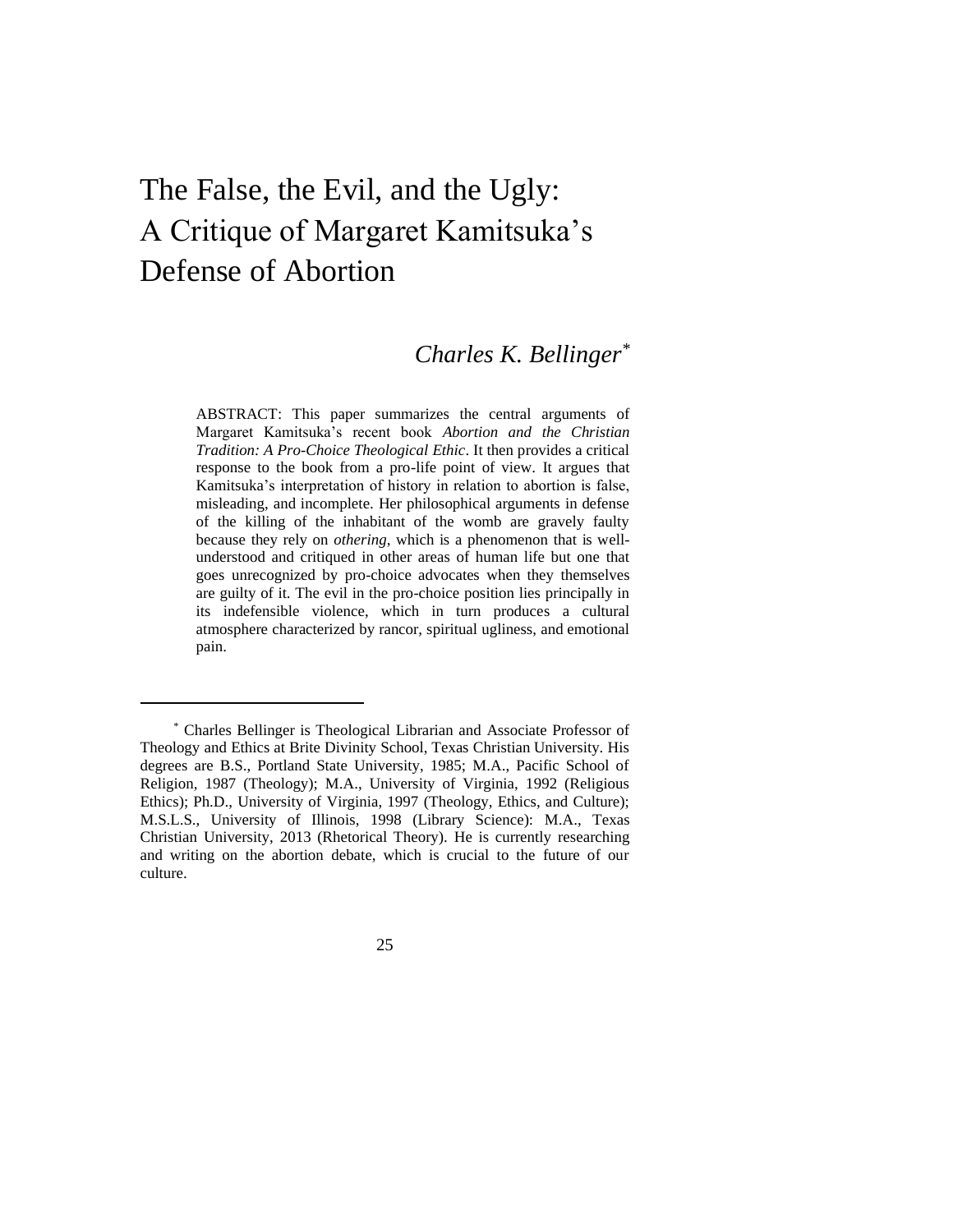HERE IS A TRADITIONAL RULE of debate that holds that debaters should be able to summarize their opponent's arguments in a way that the opponent would recognize them as THERE IS A TRADITIONAL RULE of debate that holds that debaters should be able to summarize their opponent's arguments in a way that the opponent would recognize them as accurate. In that spirit, I will make my best attempt Margaret Kamitsuka's *Abortion and the Christian Tradition: A Pro-Choice Theological Ethic*. <sup>1</sup> Kamitsuka is a Professor of Religion

Emerita at Oberlin College; her two previous books are *Feminist Theology and the Challenge of Difference* (Oxford, 2007), and an edited collection of essays, *The Embrace of Eros: Bodies, Desires, and Sexuality in Christianity* (Fortress, 2010).

Kamitsuka's book on abortion has two main parts, the first being a critique of pro-life authors' interpretations of history, their use of the Bible, their reference to Christ's incarnation, and their philosophical arguments regarding fetal personhood. The second part contains her constructive proposals for the pro-choice position regarding maternal authority, gestational hospitality (including reference to the Parable of the Good Samaritan), and a concluding chapter on "Motherhood Choices, Abortion Death, and the Womb of God." As we can see already, Kamitsuka is not of the opinion that religious or theological arguments must be excluded from the abortion debate in favor of exclusively "secular" arguments. She seeks to counter both pro-life arguments that are theological and those that are secular, treating both types of arguments seriously.

Regarding history, her main target is John Noonan's well-known essay "An Almost Absolute Value in History," which has been very

<sup>1</sup> Margaret Kamitsuka, *Abortion and the Christian Tradition: A Pro-Choice Theological Ethic* (Westminster MD: John Knox, 2019). While I hope that Kamitsuka would affirm my summary as accurate, she could respond that it leaves out too much of her detail; however, if I spent fifteen pages summarizing her book, my own argument could not even get started.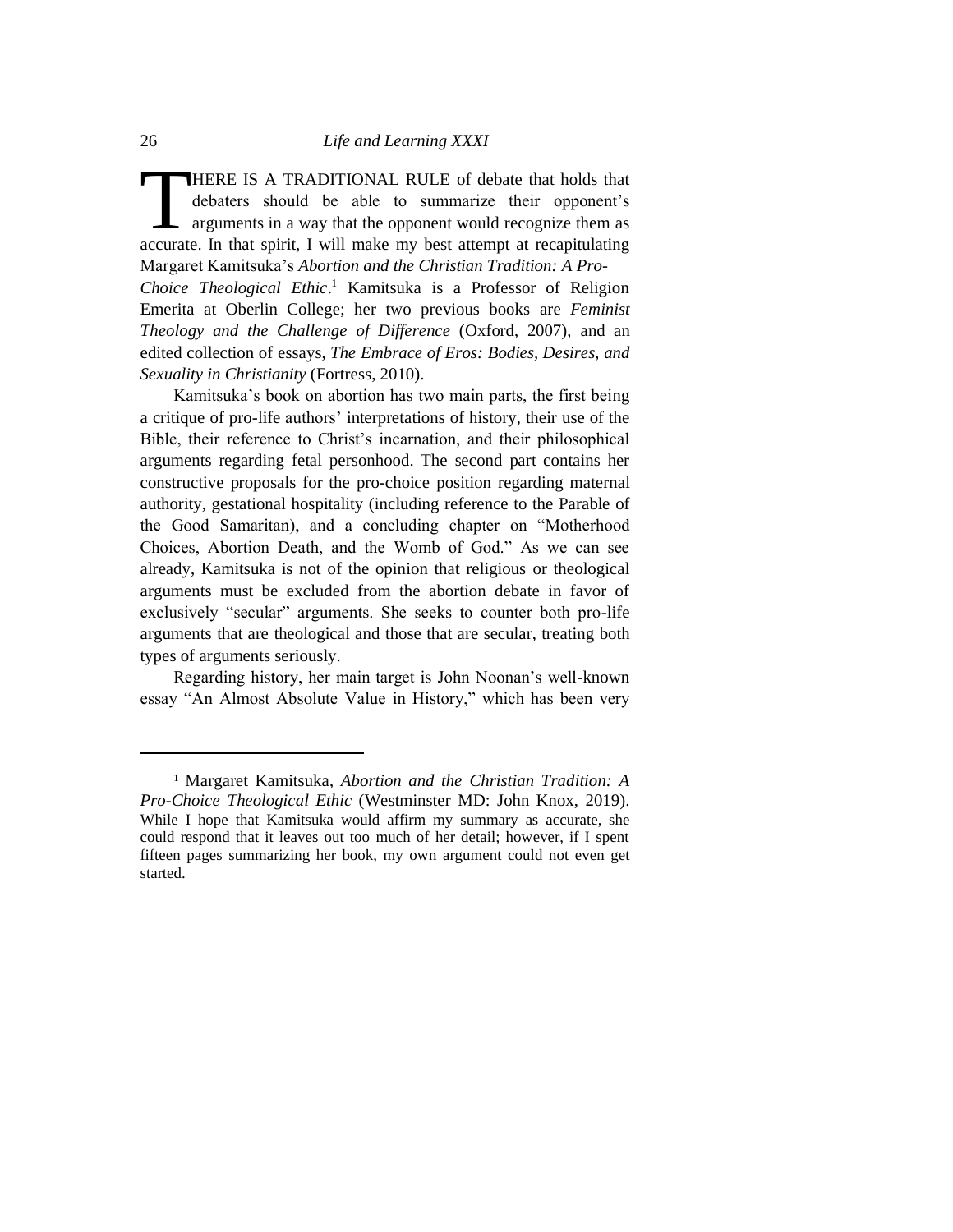influential in pro-life historiography.<sup>2</sup> Noonan and other pro-life scholars have asserted that the central Christian viewpoint, from the early church period up through the twentieth century, was profoundly and consistently anti-abortion, with no openness to what we know today as the pro-choice position. Kamitsuka says that the mistake made in pro-life writings on history is to assume that statements against abortion were motivated by concern about the immorality of killing the inhabitant of the womb, when they actually were motivated by sexism and a desire to control the sexuality of women. Kamitsuka here draws on Beverly Wildung Harrison's *Our Right to Choose* and other related feminist writings to argue that the Christian tradition's opposition to abortion arose from its assumption that a wife was under the authority of her husband, that her primary role was to be a mother to many children, and that the pursuit of sexual pleasure as an end in itself was a result of humanity's fall into sin.<sup>3</sup>

Kamitsuka proposes a "counternarrative" that employs four arguments. First, she claims that the Apostle Paul would likely have known about and agreed with the Hellenistic Greek notion that there is a distinction between a formed and an unformed fetus and that the death of the latter was not viewed with great concern because it was not seen as a bearer of the image of God. Second, she argues that the penitential manuals that developed in the Middle Ages assigned a lesser penance for aborting an "unformed" fetus than a "formed" one, and that they treated differently the cases of a poor woman and a woman who was trying to hide the evidence of her fornication or adultery. Third, she observes that there was a turn in the later Middle Ages away from the penitential manuals and their more lenient and flexible approach to the problem of abortion, in favor of an

<sup>2</sup> John T. Noonan, Jr., "An Almost Absolute Value in History" in *The Morality of Abortion: Legal and Historical Perspectives*, ed. John T. Noonan, Jr. (Cambridge MA: Harvard Univ. Press, 1970).

 $3$  Kamitsuka, pp. 21–23.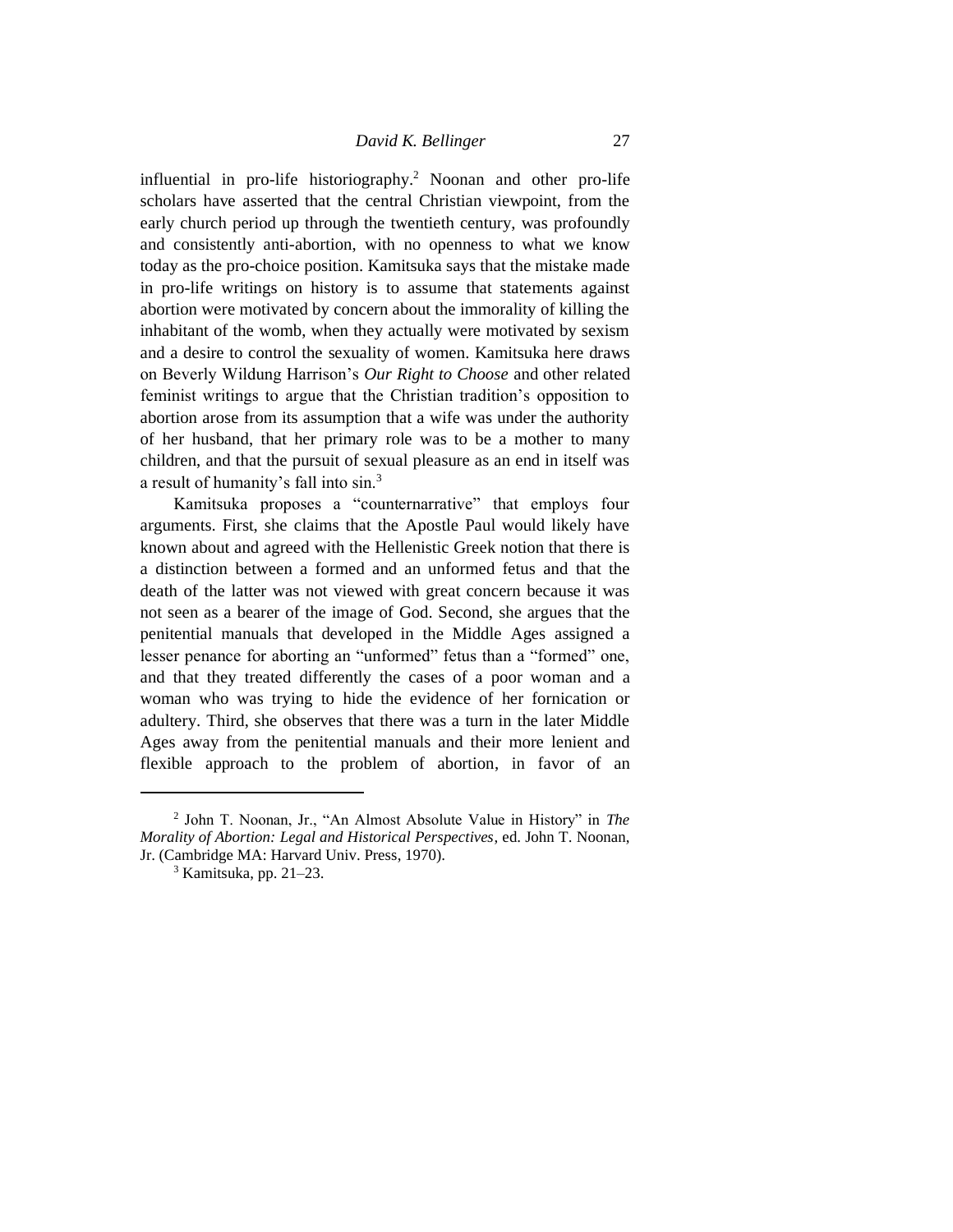increasingly defined criminalization of abortion in canon law. From that point forward, both contraception and abortion were treated as cases of legal homicide; this arose from the assertion of centralized authority in Rome and from the "sex-negativity" of the decretalists.<sup>4</sup> Fourth, she cites evidence from the early Church to show that the medical science of that day understood that childbirth could sometimes lead to the death of mother and that death could be avoided through a physician dismembering the child to save the life of the woman. She notes that even the moral rigorist Tertullian agreed with this.<sup>5</sup>

In the next chapter Kamitsuka turns to the Bible. She argues that drawing on the "image of God" language of Genesis 1:26–27 does not do the theological work that pro-life advocates think it does. She claims that it is an unsupported leap of logic to connect the image of God concept with all fetuses and says that in the New Testament becoming Christian involves being re-formed after the image of Christ in discipleship. In her analysis, that has nothing to do with an ontological claim about fetuses.<sup>6</sup> She considers the few biblical texts that refer to a prophet being called by God from the womb (such as Is. 49:1 and Jer. 1:5) to be "literary type scenes," not generalizable comments on the moral status of all gestating human beings. The following chapter (on "Fetal Personhood and Christ's Incarnation") continues the conversation with an emphasis not on proof texts but on theological interpretations. Kamitsuka considers attempts to ground the pro-life position on the doctrine of the Incarnation and finds all of them unconvincing. She rejects the notion that Christ's divine and human personhood was present immediately at the Annunciation to Mary and argues instead that "Jesus' human nature was divinized continually, incrementally, and progressively, as the Logos assumed each new emergent event of Jesus' human existence—from conception, to

<sup>4</sup> Kamitsuka, p. 33.

<sup>5</sup> Kamitsuka, p. 46.

<sup>6</sup> Kamitsuka, p. 59.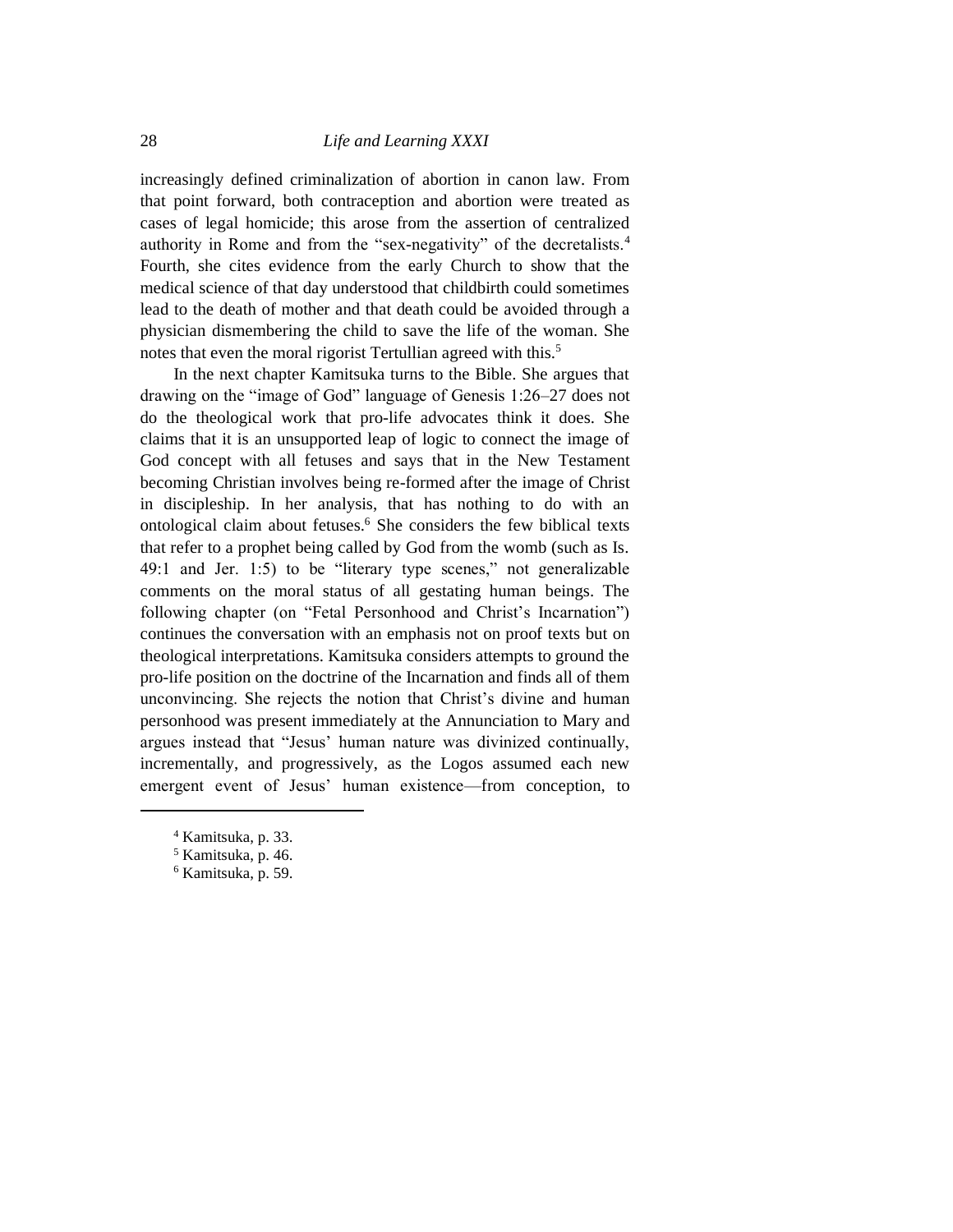blastocyst, to birth, and then throughout his life..., culminating in his death and resurrection."<sup>7</sup>

Kamitsuka next considers pro-life philosophical arguments. She takes note of two types, the "substantialist" approach that focuses on DNA as a basis for making ontological statements about the moral status of the inhabitant of the womb and the "probabilist" approach that argues that "an embryo should be accorded the full rights and dignity that any human person has, based on the probability that the embryo already is an ensouled human person."<sup>8</sup> She finds both of these approaches faulty in that they present an "abstract" assertion of the immediate and full personhood as following from fertilization, without taking into account the personhood and life circumstances of the woman who is pregnant. This leads, she claims, to a position that could possibly establish the "plausibility of some fetal rights" but without justifying "suppressing the mother's reproductive rights."<sup>9</sup> She argues that both approaches "relegate women to a passive role of fetal incubator."<sup>10</sup>

This first part of the book seeks to respond to pro-life literature and to explain why she finds it unpersuasive. In the second part she develops her own constructive argument. If I may be allowed to insert a critical comment here, it strikes me that aside from the flaws that one might find in her responses to what she has read, there are two major omissions from her account thus far. The first is that she uses rights language, as in her reference to "the mother's reproductive rights," but nowhere in the entire book does she explain what rights are as a general concept, where they come from, and why it is that various thinkers in the modern world use rights language to argue for positions that are exactly opposite to one another, while still other authors argue

<sup>7</sup> Kamitsuka, p. 91.

<sup>8</sup> Kamitsuka, p. 109.

<sup>9</sup> Kamitsuka, p. 98.

<sup>10</sup> Kamitsuka, p. 107.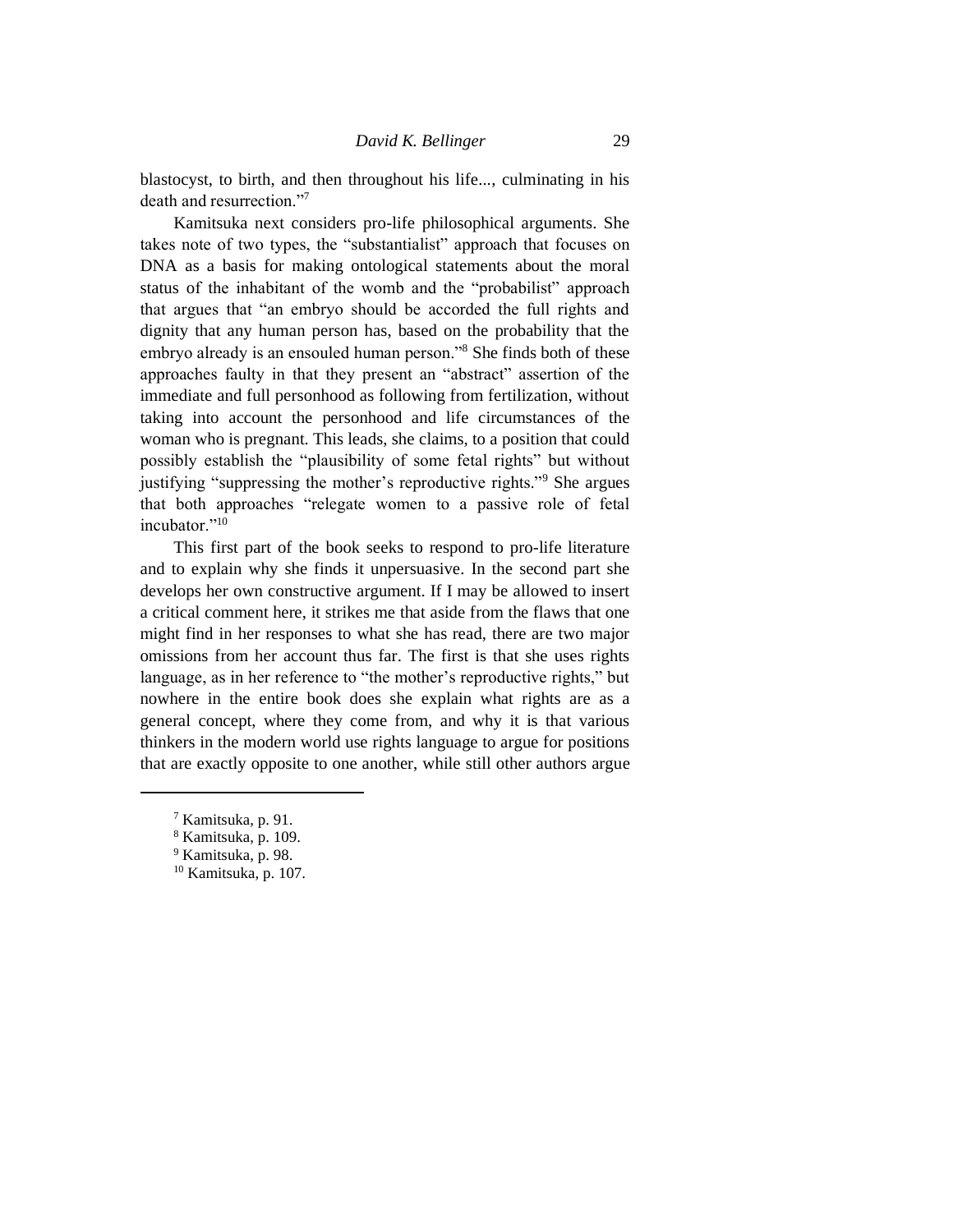that rights language ought to be abandoned entirely. The problematic nature of rights language does not seem to be on her radar screen. The second issue is that she seems to not have grasped clearly that the core of the pro-life worldview is an anti-violence moral stance. Abortion is a form of intentional killing. In the wake of the vast and varied forms of killing that human beings have engaged in over the past several centuries, a stance that seeks to defend yet another form of lethal action would seem to bear the burden of proof in this grand contest of worldviews. Her claim that the burden of proof lies more on the prolife side is, to use one of her favorite words, *unconvincing*.

Kamitsuka's fifth chapter ("Maternal Authority and Fetal Value") summarizes two pro-choice positions, before expressing her preference for a third. The first position sees the woman as a victim and the fetus (or the "pregnancy") as an adversarial agent that is attacking her. The second position relies on the notion that some women may feel psychologically unprepared to be mothers. This "pre-mothering identity" frees her from the obligation of bringing the fetus to birth.<sup>11</sup> The third way of thinking, favored and developed by Kamitsuka, accepts that pregnancy does give a woman a mothering identity, but denies that this means there is an obligation to give birth. She argues that if "pregnancy termination is not seen as itself a mothering decision, then women who have abortions forever carry the stigma of being women who selfishly or callously rejected motherhood responsibilities" and that this leads to "state-imposed forced gestation."<sup>12</sup> She says that the fetus is not without value and does have an emerging status of personhood, but this does not override the woman's "maternal authority" to decide whether or not it lives.

In the next chapter ("Gestational Hospitality and the Parable of the Good Samaritan") Kamitsuka disagrees with the pro-life view that

<sup>&</sup>lt;sup>11</sup> Kamitsuka, p. 121.

<sup>&</sup>lt;sup>12</sup> Kamitsuka, p. 122.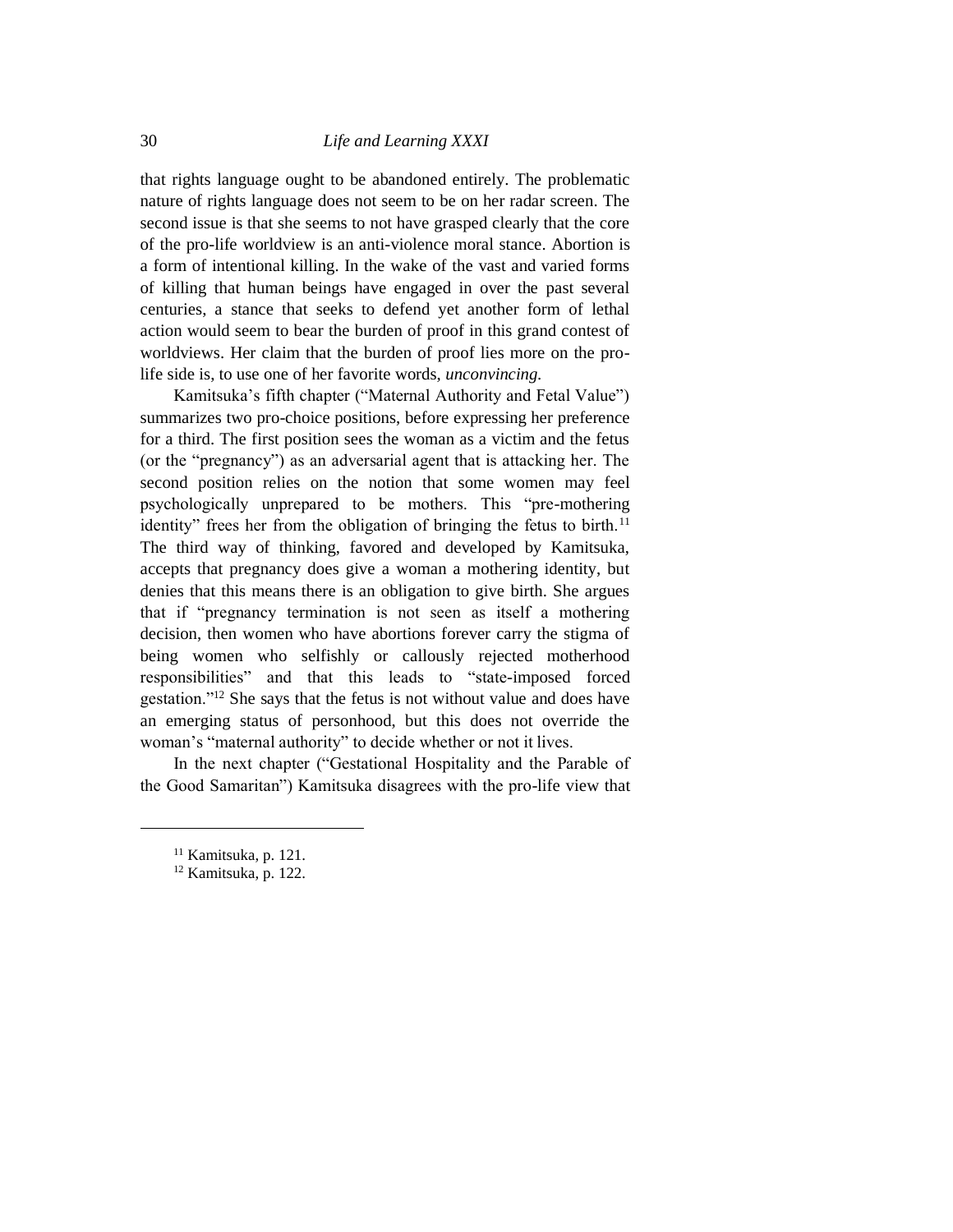this parable establishes a virtuous obligation for all pregnant women to give birth. She argues that a woman can legitimately "refuse her fetus the hospitality of her womb" and that this "is not an abdication of Samaritanism but an instantiation of the best principles of neighbor love."<sup>13</sup> She considers the use of the parable in the pro-life arguments of Stanley Hauerwas, Frederick Bauerschmidt, and Richard Hays and finds all of them unpersuasive. Her constructive response draws on the care ethics of Nel Noddings, the supererogatory view of gestation presented by Patricia Jung, perspectives drawn from Jewish ethics, and arguments by feminist authors who reject a pro-life interpretation of Emmanuel Levinas, which would see the "face of the other" in every fetus. Here, and throughout the book, she describes the position of prolife advocates as "abstract" and "dangerously idealistic." She thinks that "their appeals to Jesus' parable fall flat because the Samaritan's generosity is not even closely analogous to the demands and lifechanging realities women face with pregnancy, birthing a baby, and the lifetime of mothering demands that follow."<sup>14</sup>

In the seventh and final chapter Kamitsuka seeks to develop a constructive account of the acceptability of legalized abortion that is distinctively theological and Christian. The chapter argues that there are circumstances in which a decision to abort is not sinful, "and, beyond that, [she] offers reasons for seeing the difficult choice of abortion as encompassed by God's compassion."<sup>15</sup> She discusses Mary and Eve, arguing that Mary's acceptance of her pregnancy should not be used as a model that produces an obligation. Rather, "Mary had the promise of miraculous succor to see her through her unintended pregnancy; yet women today face their unintended and unwanted pregnancies mostly on their own. If Mary was allowed to choose

<sup>13</sup> Kamitsuka, p. 155.

<sup>&</sup>lt;sup>14</sup> Kamitsuka, p. 189.

<sup>15</sup> Kamitsuka, p. 193.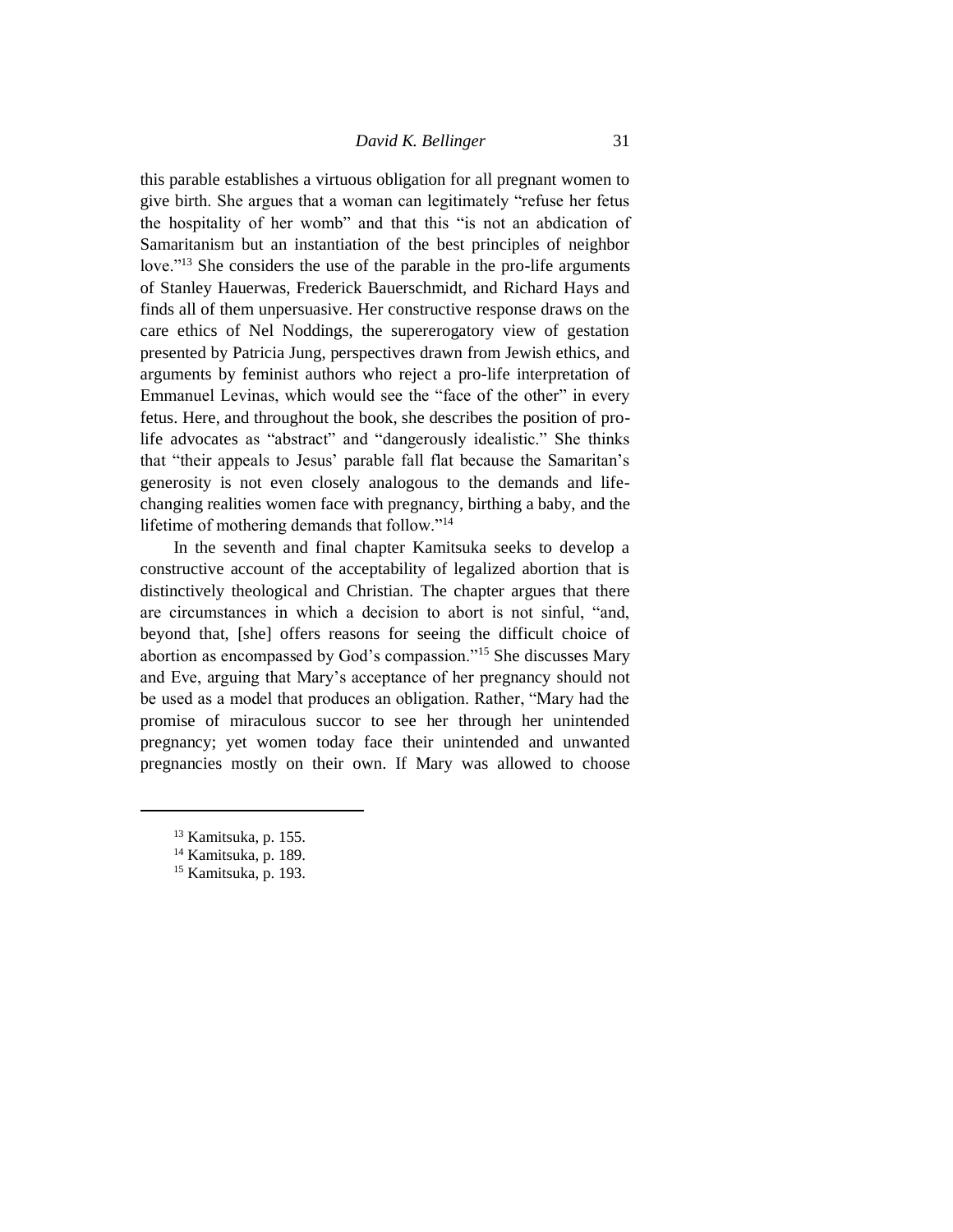motherhood, how much more so should ordinary women."<sup>16</sup> Kamitsuka draws on various feminist authors who seek to deconstruct and reshape the traditional and simplistic binary that sees Eve as a representative of sin who listened to the Serpent, and Mary as the virginal mother of Jesus Christ who listened to the Angel. She develops her constructive vision by disagreeing with those pro-choice advocates who sometimes refer to abortion as "always a tragedy." She feels this casts the shadow of sin over abortion, and she seeks to dispel that shadow by "seeing abortion as a woman's morally serious maternal decision that there be no child born to whom she would have further mothering obligations."<sup>17</sup> Kamitsuka argues that abortion should not be seen as a sin because the personhood of the fetus is ambiguous, not clear; further, most women who decide to abort do so with a sense of anguish that recognizes some value to fetal life. She also rejects the idea that abortion should be seen as a sin against God, by saying: "There is no objective way to know if, or the extent to which, a particular act of abortion death has damaged a woman's relationship with God," because that is a matter of "individual conscience."<sup>18</sup>

Kamitsuka speaks of the emotionally painful experiences of miscarriage and stillbirth. She portrays God as comforting and cradling the woman in such a situation. I cannot imagine anyone disagreeing with that idea. Pro-life advocates, however, will fail to follow her logic when she describes abortion in similar terms. She presents "a mothering God who turns her face not away but toward [a woman who has chosen to abort] and feels compassion for the death that the woman brings into her own womb."<sup>19</sup> She speaks about the crucifixion of Christ, suggesting that just as God abandoned Christ on the cross and

<sup>16</sup> Kamitsuka, p. 195.

<sup>17</sup> Kamitsuka, p. 210.

<sup>18</sup> Kamitsuka, p. 212.

<sup>19</sup> Kamitsuka, pp. 220-21.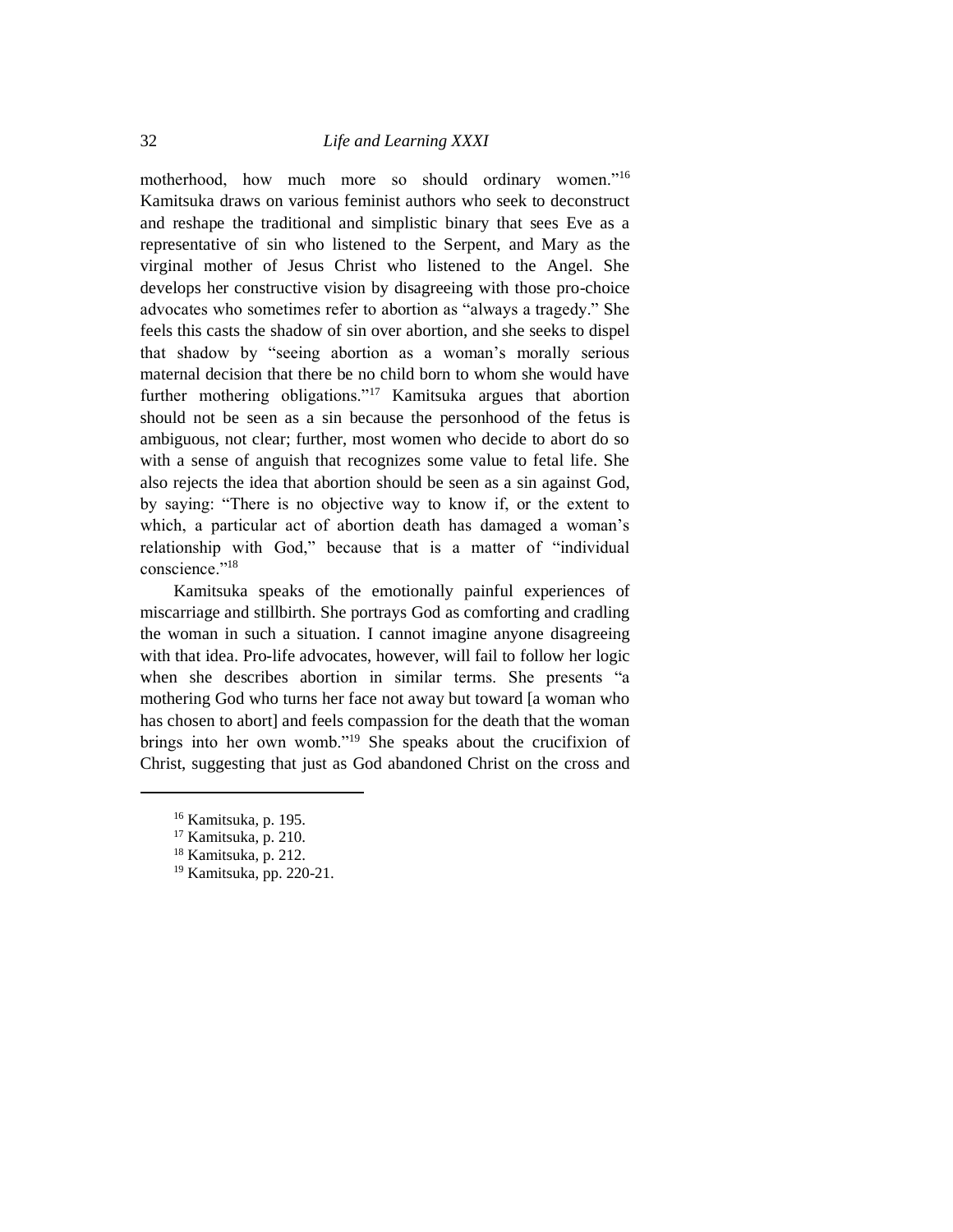gave him over to death, before taking him back up again into the life of the Trinity in the resurrection, so also could a woman choosing abortion think of her baby being given over to death, while also being lifted up into the life of the Trinity. She says that she is not making the claim that abortion is analogous to crucifixion or that the woman has divine power; rather, the "woman who aborts does so precisely because she is *not* a god. In her finitude, she makes the best decision she can.... The crucified God understands and has compassion on the pain of the woman who aborts."<sup>20</sup> She concludes that "the incarnation vouchsafes that God has given these women the Spirit, who calls them not to cower in shame and self-recrimination but to go forward and grow in wisdom."<sup>21</sup>

This ends my summary of the central ideas in the book. Where shall I begin in my critique? I will use the true, the good, and the beautiful as my structuring themes. What are the main elements of falsity at work in Kamitsuka's work?

The first point to note is her Orwellian use of language, which is a widely noted feature of pro-choice rhetoric. To refer to killing one's child in the womb as a "mothering" decision is, as Orwell put it, like saying that when an army wipes out a rural village, it is the "pacification of the countryside."<sup>22</sup> To use the phrase "maternal authority" in the way she does insinuates (rather than clearly stating) that the inhabitant of the womb is a piece of property that is owned by the pregnant woman. She has the power of life and death over that property. This is never clearly and candidly stated because, if it were, the comparison with slavery would be unavoidable. Many pro-life feminists have made this point; she does not respond to them.

<sup>20</sup> Kamistuka, p. 222.

<sup>21</sup> Kamitsuka, p. 223.

<sup>22</sup> George Orwell, "Politics and the English Language," [https://www.orwell.ru/library/essays/politics/english/e\\_polit.](https://www.orwell.ru/library/essays/politics/english/e_polit) Accessed 3.7.22.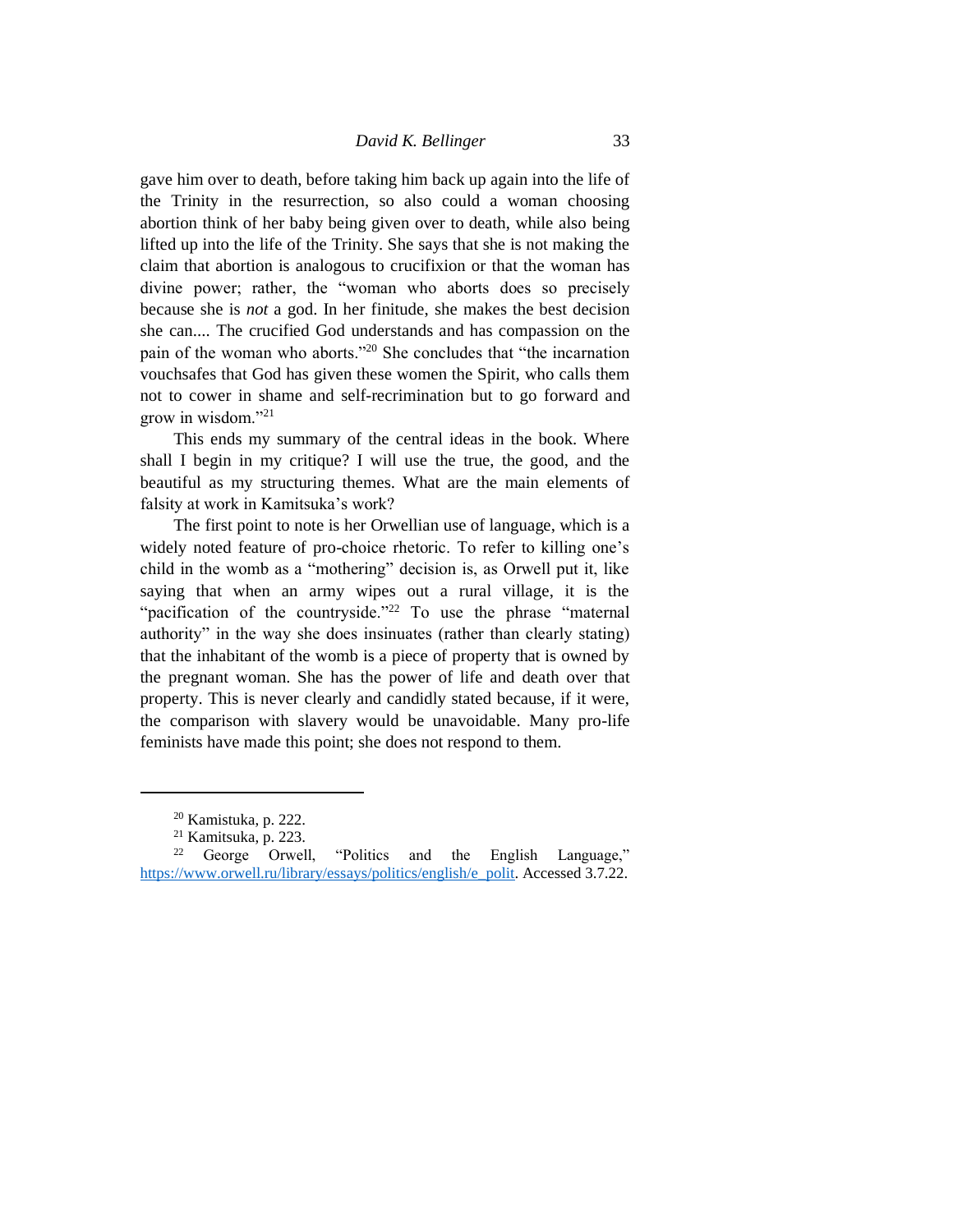Regarding history, Kamitsuka seems to view it as a repository of facts and opinions that can be treated as one might turn to an encyclopedia for bits of information. The idea that there is meaningful change and development in history that we need to reflect on carefully is outside her field of vision. Consider, for example, David Bentley Hart's eloquent description, in *Atheist Delusions*, of how the expansion of Christianity within the Roman world brought with it a very subtle and profound change in moral sensibilities. The rejection of abortion and infanticide was a moral insight that grew out of the Judeo-Christian expansion of the boundaries of the moral community. Christianity has at its core an engine of change that has given, over many centuries, a "face" before the law to those who were previously faceless.<sup>23</sup> Consider also that Kamitsuka only refers to Thomas Aquinas with regard to his views on the ensoulment of fetuses. In my view, the immense importance of Aquinas lies in his moral psychology and moral theology, with its rich account of the virtues and vices of the human soul. It is this aspect of Thomas that is of most importance for the abortion debate, but, once again, it lies entirely outside of Kamitsuka's field of vision.

This could have been rectified if she had read *The Sources of Christian Ethics* by Servais Pinckaers. This author is also sensitive to Christianity's moral yeast slowly but surely influencing Western culture over many centuries. Pinckaers argues that it was the misunderstanding and then outright rejection of Aquinas's understanding of virtue and happiness that paved the way for the ascendance of nominalism in modern history. One of the key features of nominalism is that it grounds moral thinking in an opposition between obligation and freedom. This is clearly the situation in Kamitsuka's worldview, in that she continually attacks "obligation" as

<sup>23</sup> David Bentley Hart, *Atheist Delusions* (New Haven: Yale Univ. Press, 2009).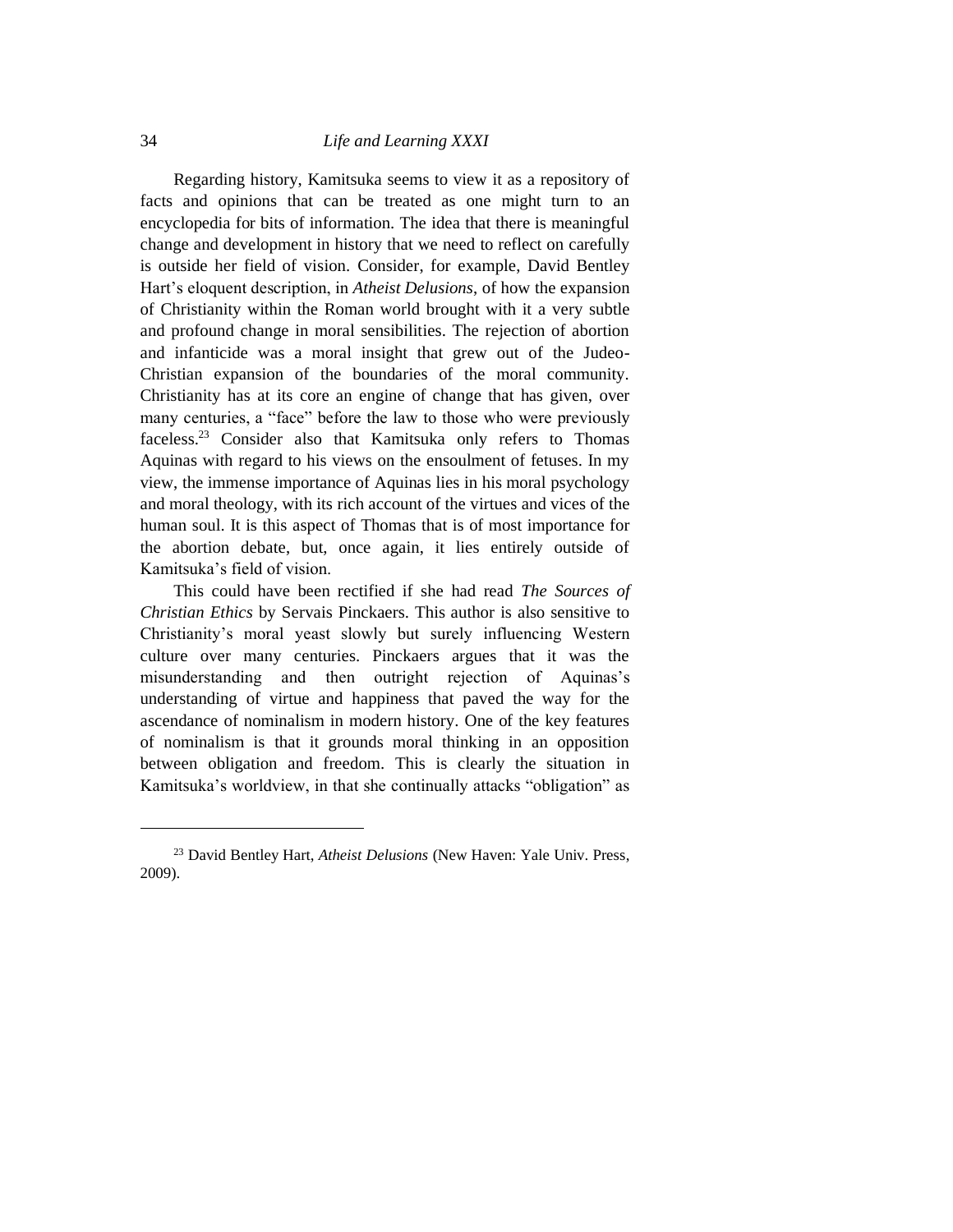her rhetorical devil term and contrasts it with individualistic "freedom of conscience," which is her god term. That this is a false understanding of freedom is made clear in Pinckaers's work, which contrasts "freedom for excellence" with "freedom of indifference."<sup>24</sup> But such notions are not on her radar screen.

Kamitsuka also has no place in her thought for the important phenomenon of conversion in the abortion debate. The names Bernard Nathanson, Norma McCorvey, and Abby Johnson do not appear in her index. They are the tip of the iceberg in terms of individuals who were allied with the pro-choice position but who came to see the falsity of that position and became fervent defenders of life. She gives this phenomenon the silent treatment. She has to, for the pro-choice worldview is actually at its core a reversion to the Roman worldview and a rejection of that expansion of moral sensibilities that Christianity brought into the world. The pro-life position calls people to be converted away from the particular form of violence that is abortion and to allow themselves to be drawn forward to a pathway of greater moral maturity that supports a culture of life.

I need to emphasize at this point that there are places in the prochoice literature where there is an admission that abortion is form of violence. Dr. Lisa Harris, for example, who performs abortions, said this: "In general feminism is a peaceful movement. It does not condone violent problem-solving, and opposes war and capital punishment. But abortion is a version of violence. What do we do with that contradiction? How do we incorporate it into what we are as a movement, in particular a feminist movement?"<sup>25</sup> This is a rhetorical question for which Dr. Harris has no answer. Dr. Kamitsuka answers it

<sup>24</sup> Servais Pinckaers, *The Sources of Christian Ethics*, trans. Mary Noble (Washington, D.C.: Catholic University of America Press, 1995), ch. 14–15.

<sup>25</sup> Lisa Harris, "Second Trimester Abortion Provision: Breaking the Silence and Changing the Discourse," *Reproductive Health Matters* 16 (2008): p. 77.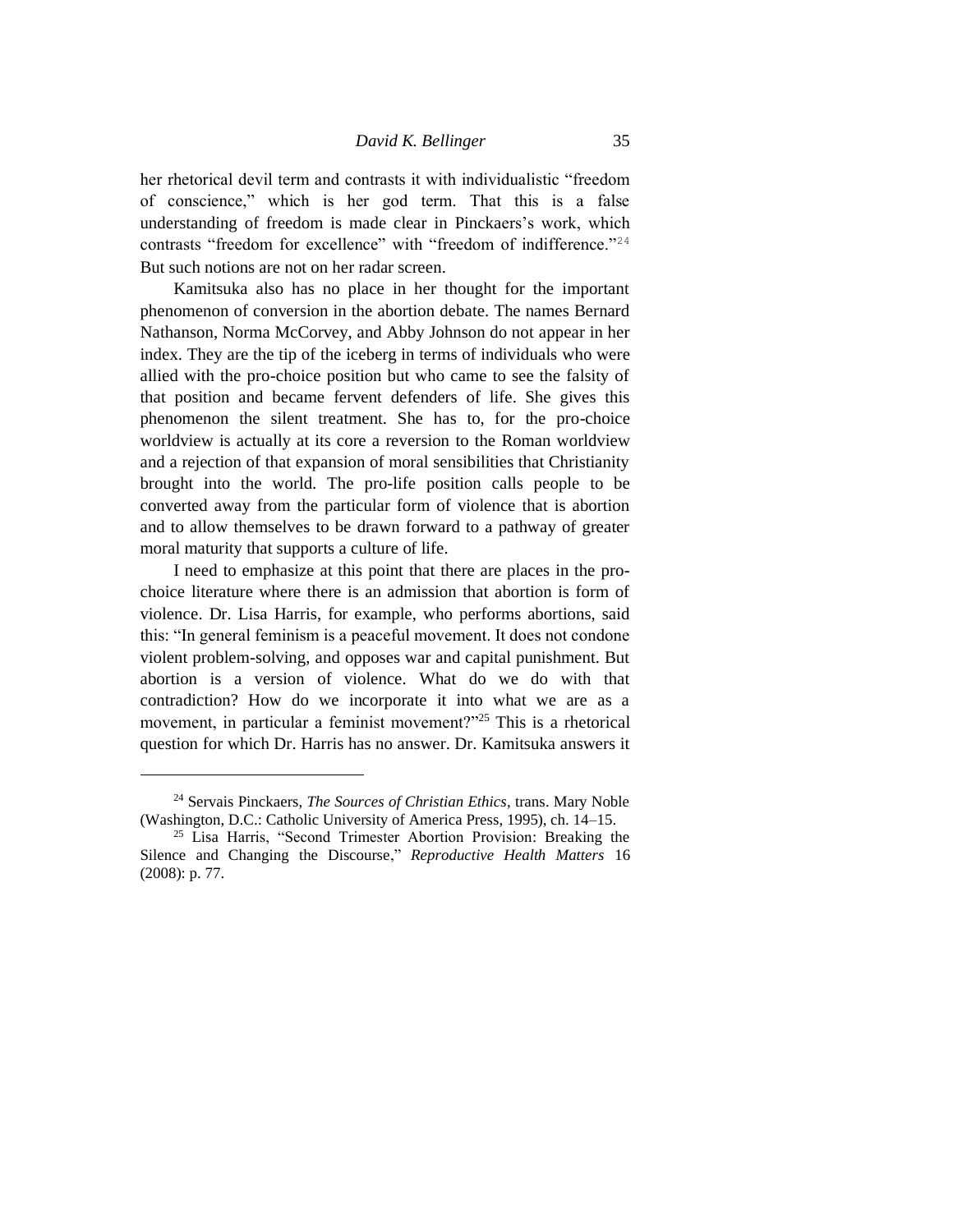by saying that abortion will be incorporated into the feminist movement by claiming that God approves of it. The conversion of the Apostle Paul involved his awareness that he was complicit in unjust violence. The pro-choice way of thinking leads those who subscribe to it to continually tell themselves that what they are doing is right in their own eyes; it is a pathway of self-righteousness and a refusal to repent of participation in violence.

Another aspect of the falsity of Kamitsuka's message is that she describes the pro-life way of thinking as "abstract" when that is actually a more fitting description of her own position. Throughout the book, her description of the woman making a decision to have an abortion is the abstract, hyper-individualistic solitary self that is at the core of modern political liberalism's worldview. She does not take into consideration the husband or sexual partner of the woman, nor does she speak about her other family members, friends, and employers. This social context that is missing in her narrative can have both a positive and a negative influence on the pregnant woman's situation. On the positive side, there may be, and certainly ought to be, significant others in her life who will support her if her life circumstances are difficult. The church as a community ought to be there for her. This is the gist of Stanley Hauerwas's argument, which she dismisses because her worldview lacks a substantive ecclesiology, even though she claims that she is making a Christian theological argument for Christian women. The negative aspect of a woman's social embeddedness is seen when those close to her put pressure on her to have an abortion. She refers to Frederica Mathewes-Greens's book *Real Choices*, which contains many first-person accounts by women who were pressured into having abortions. But Kamitsuka ignores this aspect of the situation, always depicting the pregnant woman as a contextless, solitary individual making a decision as if she were alone on an uninhabited island.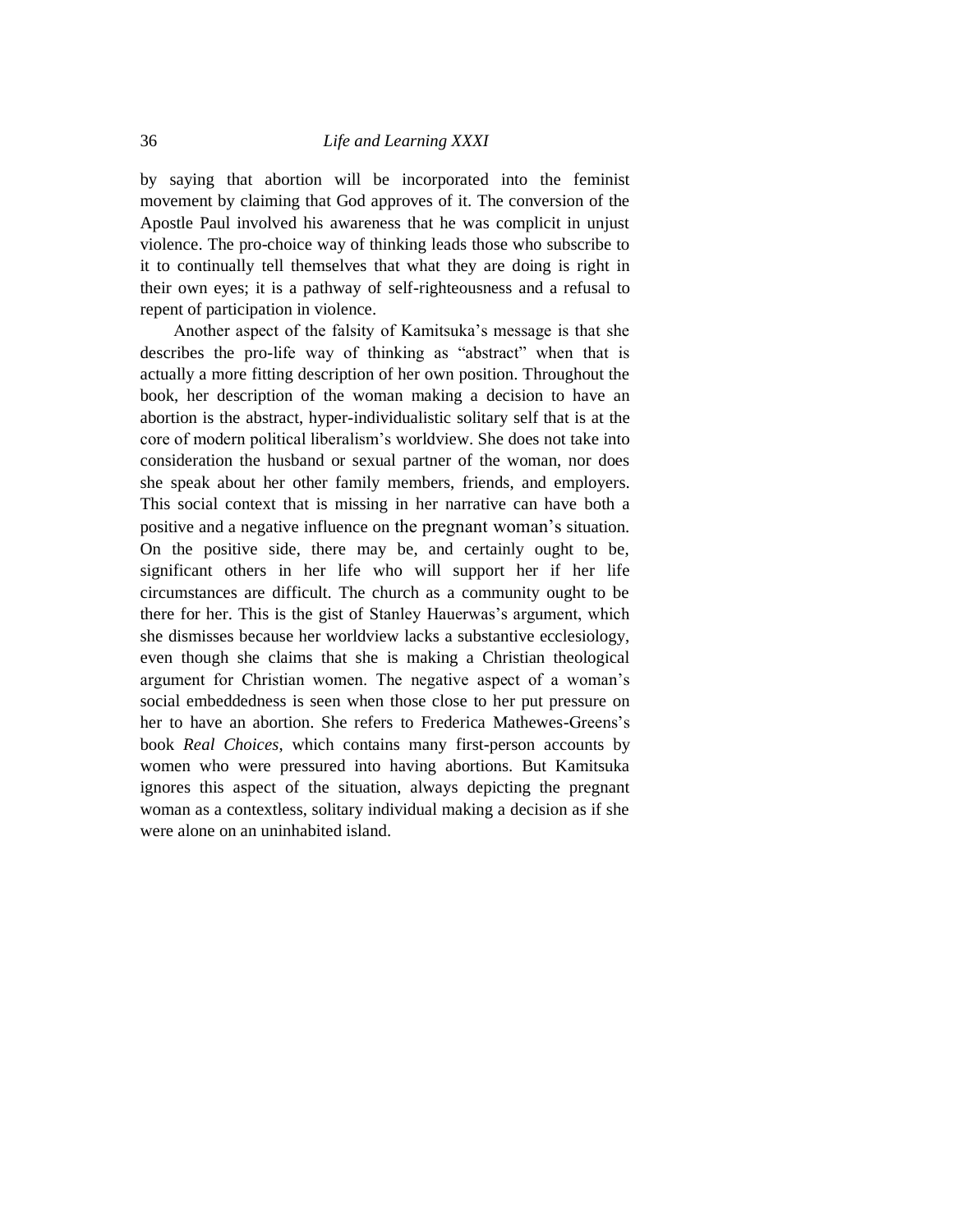I turn now from those aspects of Kamitsuka's argument that can be placed under the heading of falsity to those aspects that can be described as abortion's complicity in evil. I have already gestured in this direction with the idea that abortion is a form of violence, but I need to expand on that thought. As I said earlier, Kamitsuka ignores Aquinas's moral theology. The same can be said of the core of Aquinas's anthropology, which is in tune with the whole tradition of Christian thought from the New Testament up to the present. Consider this quotation from the *Summa theologiae*: "Augustine says: *There are four things to be loved; one which is above us*, namely, God, *another, which is ourselves, a third which is nigh to us*, namely, our neighbor, *and a fourth which is beneath us*, namely, our own body."<sup>26</sup> Augustine and Aquinas draw on the great commandment: "You shall love God, and your neighbor as yourself." Many thinkers in the modern world have drawn on this tradition by speaking of the three main dimensions of reality as it is inhabited by human beings: the vertical axis (God and nature), the horizontal plane (society), and individual selfhood.

It would take me too far afield to even begin to list and provide quotations from a representative sampling of the dozens of authors who have expounded on this core anthropological concept, that the complexity of human experience can be illuminated through this type of dimensional anthropology. I will limit myself just to one quotation from one prominent expositor of this idea, Eric Voegelin, who said that "God and man, world and society form a primordial community of being. The community with its quaternarian structure is, and is not, a datum of human experience. It is a datum of experience insofar as it is known to man by virtue of his participation in the mystery of its being. It is not a datum of experience insofar as it is not given in the manner of an object of the external world but is knowable only from the

<sup>26</sup> Aquinas, *Summa Theologiae*, 2-II, 25.12. See Augustine, *De Doctrina Christiana*, i. 23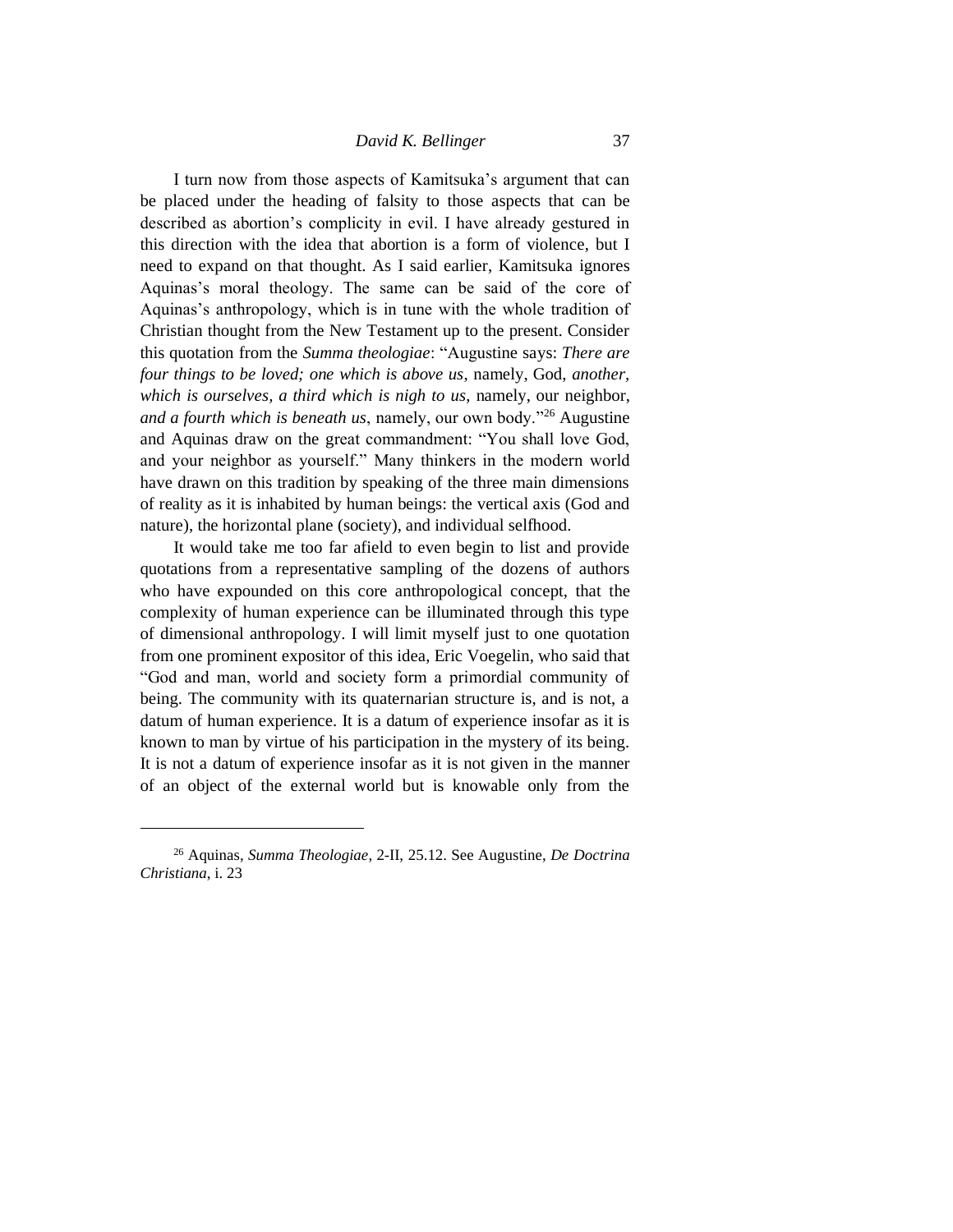perspective of participation in it."<sup>27</sup> Those are the first sentences of his magnum opus, *Order and History*; the secondary literature on Voegelin makes it very clear that his worldview is based on this dimensional anthropology and that his critique of the deformations of political life always points to the refusal of human beings to inhabit these dimensions in a balanced, rich, and complex way, in response to the divine pull toward greater maturity and integration.

The word "othering" is trendy in academic circles, though it has not yet entered common speech in society in general. "Othering*"* is an updated version of words such as "prejudice" and "discrimination." Many scholars in liberal academia, for example, have written about othering as the core dynamic at work in racism, slavery, and lynching, in colonialism, in xenophobia of all types, in the patriarchal oppression of women, and so forth. To "other" another class or group of people is to interpret them in such a way as to place them on a lower plane of reality where they are demeaned and dehumanized so that their mistreatment is rationalized. Othering is a more sophisticated concept than prejudice, for example, because its articulation includes the idea that human beings are forming their own identity and selfunderstanding by saying what they are *not*. I am an Aryan, *not* a Jew; or, I am a Hutu, *not* a Tutsi; or, I am a champion of the proletariat, *not* a bourgeois oppressor. We lift ourselves up by pushing others down.

Slavery was based on vertical axis othering; it assumed that whites are higher up on the Great Chain of Being than blacks, who are merely agricultural animals, chattel property. There are many different forms of horizontal plane othering in which one ethnic group or nation exalts itself over another in preparation for doing violence. The former Yugoslavia provides abundant and horrifying examples of this. In the wake of World War II, Western culture has undergone a major pivot in

<sup>27</sup> Eric Voegelin, *Order and History*. Vol. 1, *Israel and Revelation*, (Baton Rouge: Louisiana State University Press, 1956), p. 1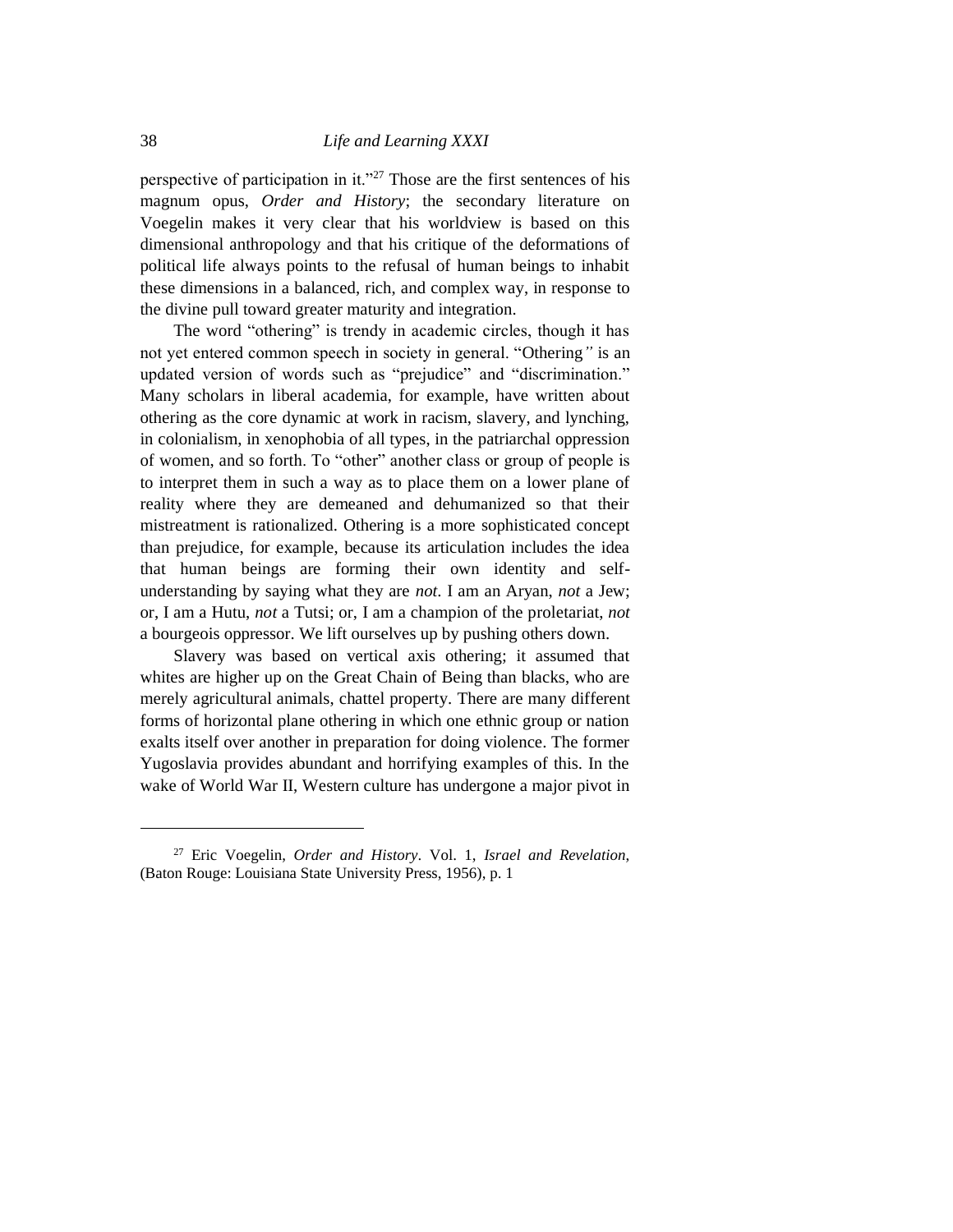the direction of atomistic individualism. The dimension of individual selfhood is now the key vector of experience that is played as a trump card in the phrase "individual autonomy." The vertical axis is a relic of the ancient past, and the horizontal plane of society is now a threat that must be fended off so that the individual may make completely free and unfettered choices in shaping his or her life.

The blind spot in the pro-choice worldview is that it is unable to see that violence is a shape-shifting phenomenon within the various dimensions. Vertical othering and horizontal othering are easy to see and critique, but what the pro-choice position cannot see, without being undone, is that it is engaged in temporal othering within the dimension of selfhood. We exist as selves in time; it logically follows that if we are going to form our identities as rational agents and autonomous individuals, then we must do so by saying what we are *not*; we are *not* embryos and fetuses; we, in contrast, are *persons*. Our personhood consists in our rationality, and we use our rationality to justify the killing of those human beings who we define as *nonpersons* because they have not yet been born.

Human beings over the past several centuries have been cycling through the dimensions as vectors for justifying violence; we moved from the vertical to the horizontal, and then to the individual. But what we are refusing, at the core of our being, is the possibility of living in a balanced way within all of the dimensions and developing a moral and political philosophy that rejects *all* forms of othering. Put differently, when human beings are evading a holistic dimensional anthropology, then they will create social imaginaries that take different forms but that have as their commonality a fundamental assumption that reality is at root conflict, strife, violence. We will, in other words, engage in some form of human sacrifice that we justify in our own minds. If we were to be truly converted to the true, the good, and the beautiful, we would see that reality at the deepest level is the gracious creation of a loving God, and that we are in tune with that reality when we live lives of love, peace, nonviolence, and hope.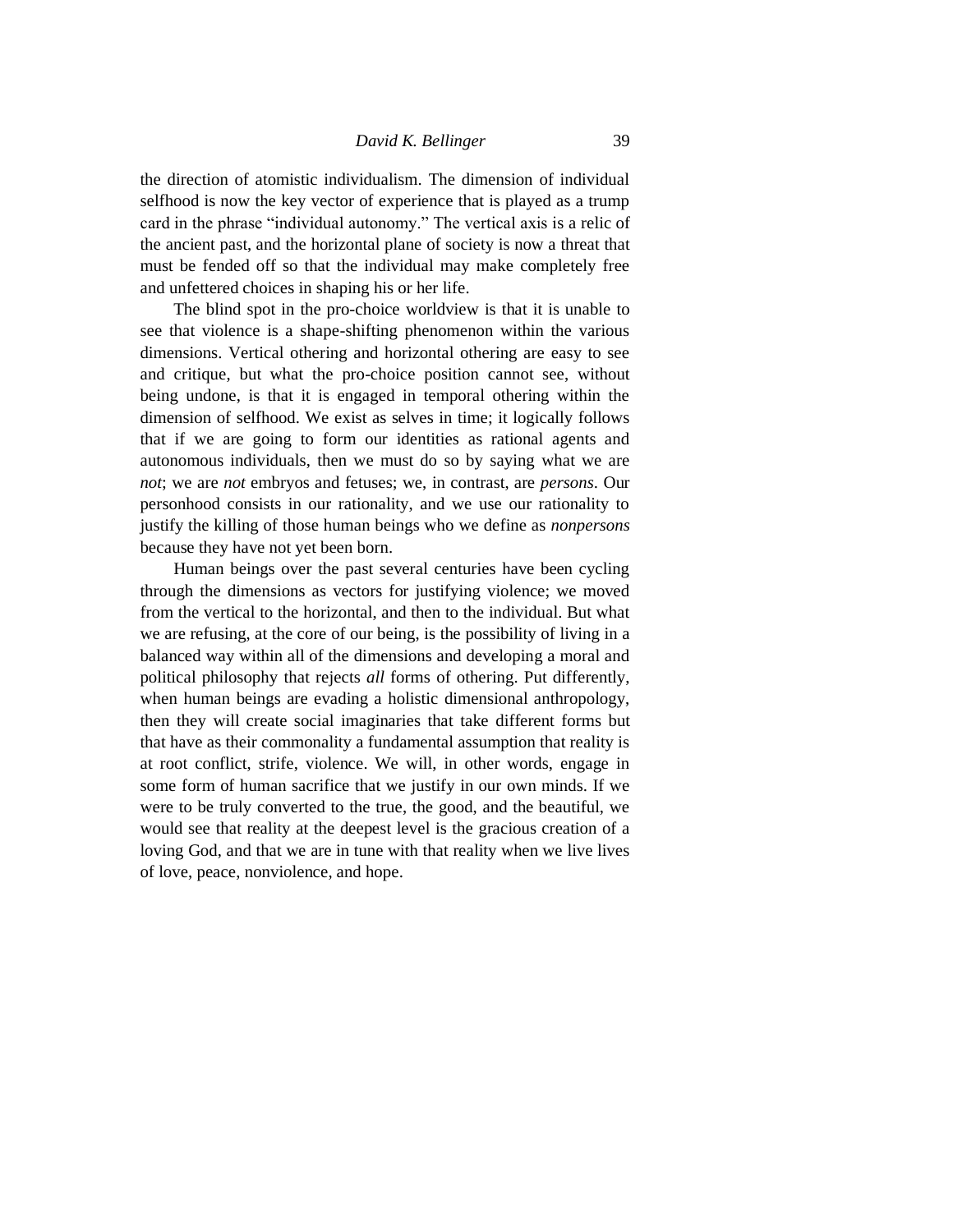To live in that way is to live a beautiful life. The pro-choice position produces death, rancor, pain, and discord. It is a poison that has infected the law, medicine, culture, the media, relationships between men and women, and scholarship in academia. It turns the noble ideals of the Declaration of Independence upside down by asserting that the individualistic pursuit of happiness requires a redefinition of liberty as license; while the right to life is demoted to the lowest level, and it becomes a "socially constructed" right that may or may not be granted to the weak and vulnerable by those who have power over their lives, rather than being recognized as a *natural* right. The pro-choice position claims to represent progress in history, but it is actually a regress by being yet another way in which human beings justify their lethal actions in their own eyes. That is, in reality, the core of the fascist way of thinking.

If this seems to be a slander against the pro-choice position from the outside, we should hear how an insider, Marjorie Reiley Maguire, expresses the core of the pro-choice worldview: "...even if the fetus is a person and thus does have a moral right to bodily integrity, the fetus is beyond the protection of the law. The fetus can be compared to a citizen of a totalitarian state whose freedom is taken away by the government.... A woman's body is like the borders of a foreign country."<sup>28</sup> Underneath the surface level of Kamitsuka's text, there is a deep agreement with this candidly expressed idea. The inhabitant of the womb is a piece of property, under the "authority" of the woman, and her "authority" grants her the power to end the life of that piece of biological property. What Kamitsuka adds to the usual pro-choice arguments is a thin theological veneer that calls to mind that section of Karl Barth's *Church Dogmatics* entitled "Religion is Unbelief," and also the reflections of Dietrich Bonhoeffer on "cheap grace." Cheap

<sup>28</sup> Marjorie Reiley Maguire, "Symbiosis, Biology, and Personalization," in Edd Doerr and James W. Prescott, eds., *Abortion Rights and Fetal "Personhood,"* (Long Beach: Centerline, 1989), p. 12–13.